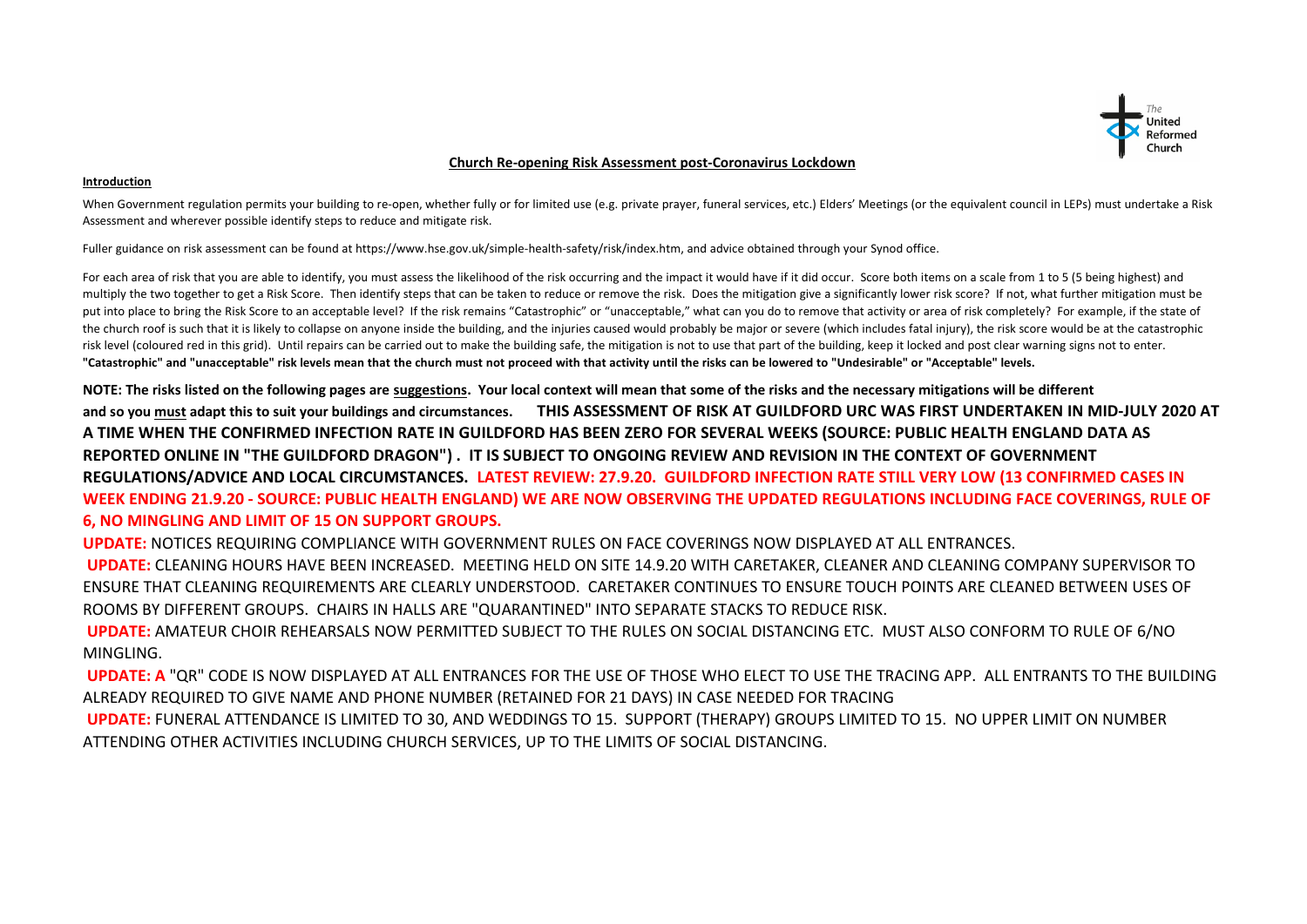|                      |        | <b>Assessment accepted by Elders' Meeting:</b> |                |                |                    | <b>Rev Wayne Hawkins</b> |                      |                  | (Signature of meeting chair or secretary) | Date: 28.9.2020 |                           |
|----------------------|--------|------------------------------------------------|----------------|----------------|--------------------|--------------------------|----------------------|------------------|-------------------------------------------|-----------------|---------------------------|
| <b>Guildford URC</b> |        |                                                |                |                | Risks assessed by: |                          | <b>Fiona Yeomans</b> |                  |                                           | Date:           | 14.7.2020 updated 27.9.20 |
|                      |        |                                                |                |                |                    | Likelihood               |                      |                  |                                           |                 |                           |
|                      |        |                                                |                | Remote         | Unlikely           | Possible                 | Likely               | Highly<br>Likely |                                           |                 |                           |
|                      |        |                                                |                | ᆠ              | 2                  | 3                        | 4                    | 5                | Acceptable                                |                 |                           |
|                      |        | Insignificant                                  | $\mathbf{1}$   | ш.             | 2                  | 3                        | 4                    | 5 <sub>5</sub>   | Undesirable                               |                 |                           |
|                      |        | Minor                                          | $\overline{2}$ | $\overline{2}$ | 4                  | 6 <sup>2</sup>           | 8 <sup>2</sup>       | 10               | Unacceptable                              |                 |                           |
|                      | Impact | Moderate                                       | 3              | 3.             | 6                  | 9                        | 12                   | 15               | Catastrophic                              |                 |                           |
|                      |        | Major                                          | $\overline{4}$ | 4              | 8                  | 12                       | 16                   | 20               | <b>Key to Risk Level</b>                  |                 |                           |
|                      |        | Severe                                         | 5              | 5 <sup>1</sup> | 10                 | 15                       | 20                   | 25               |                                           |                 |                           |
|                      |        |                                                |                |                |                    |                          |                      |                  |                                           |                 |                           |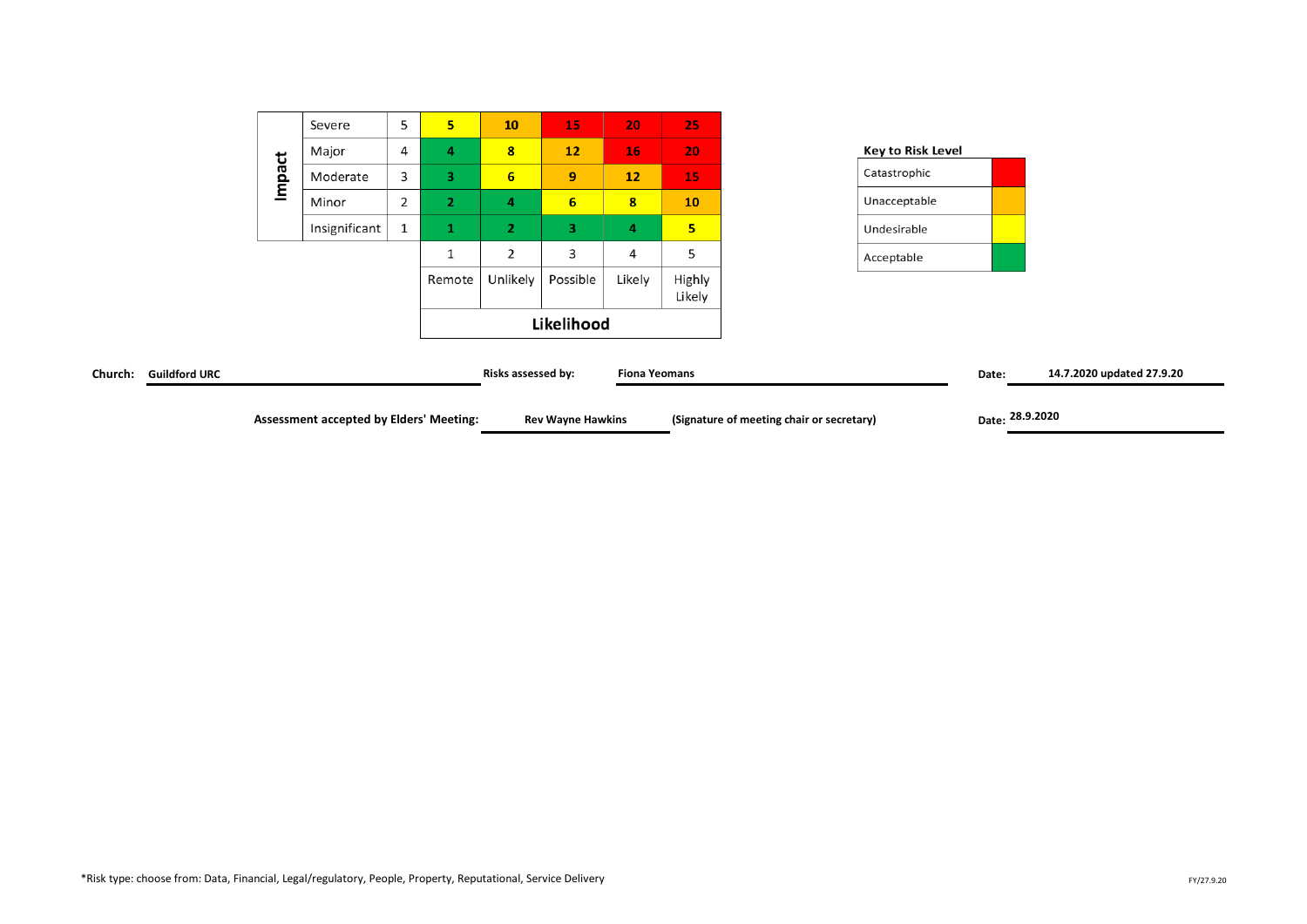| <b>Risk No</b> | <b>Risk</b>                                                                                                                                                          | Type*    | Likelihood Impact | <b>Inherent risk</b> | nısn | <b>Mitigation</b>                                                                                                                                                                                                                              | Likelihood Impact | <b>Residual risk</b> | msk | <b>Notes</b>                                                                                                                                                                                                                                                                                                                                                                                         |
|----------------|----------------------------------------------------------------------------------------------------------------------------------------------------------------------|----------|-------------------|----------------------|------|------------------------------------------------------------------------------------------------------------------------------------------------------------------------------------------------------------------------------------------------|-------------------|----------------------|-----|------------------------------------------------------------------------------------------------------------------------------------------------------------------------------------------------------------------------------------------------------------------------------------------------------------------------------------------------------------------------------------------------------|
|                | Preparing the buildings for reopening                                                                                                                                |          |                   |                      |      |                                                                                                                                                                                                                                                |                   |                      |     |                                                                                                                                                                                                                                                                                                                                                                                                      |
|                | A Build-up of dust and possibly mould whilst building closed                                                                                                         | Property | 1                 |                      | 1    |                                                                                                                                                                                                                                                | 1                 | 1                    | 1   | Building has not been<br>unoccupied. In<br>particular, NHSBT<br>team have done<br>thorough cleaning of<br>Sanctuary etc on each<br>visit. Caretaker and<br>Child's Play team have<br>been cleaning Lower<br>Hall regularly. Floors<br>were professionally<br>deep cleaned (part of<br>our annual<br>cleaning/maintenance<br>routine) during<br>lockdown period<br>(including Hall floor<br>resealed) |
| $\overline{2}$ | General cleanliness of building                                                                                                                                      | Property | 1                 | 1                    | 1    | Caretaker to arrange thorough clean of<br>each area as it comes back into public use.<br>All fitting and fixtures (including door<br>handles, hand rails and light switches)<br>MUST be wiped down with anti-bacterial<br>wipes and sanitisers | $\mathbf{1}$      | 1                    | 1   | (See above) and<br>ongoing.                                                                                                                                                                                                                                                                                                                                                                          |
| 3              | A Potential contamination of water system (legionella)                                                                                                               | Property | 1                 | 1                    | 1    | Water system flushed through: all taps to be<br>run for at least 20 mins after lockdown then<br>at least 5 mins weekly thereafter; all toilets<br>to be flushed at least twice weekly                                                          | $\mathbf{1}$      | 1                    | 1   | Water system has<br>remained in use<br>while building closed<br>to public.                                                                                                                                                                                                                                                                                                                           |
| 4              | Safety measures against fire are not securely in place                                                                                                               | Property | 1                 | 1                    | 1    | Fire Risk Assessment and regular<br>maintenance by Chubb all up to date                                                                                                                                                                        | $\mathbf{1}$      | 1                    | 1   | No issue                                                                                                                                                                                                                                                                                                                                                                                             |
| 5              | A Alterations to layout in order to maintain current Government<br>social distancing measures mean a clear evacuation route is not<br>obvious or needs to be changed | People   |                   |                      | 1    | Main entrance doors and foyer are wide<br>enough to accommodate two -way traffic,<br>with consideration from all. Alternatively<br>exit can be by South Door. Both are already<br>emergency exits.                                             | 1                 | 1                    | 1   | No issue                                                                                                                                                                                                                                                                                                                                                                                             |
| 6              | A Seating in areas to be used for private prayer, and public worship<br>once permitted, is too close together.                                                       | Property | 1                 |                      | 1    | Space chairs 2m apart. Remove excess chairs<br>and stack safely                                                                                                                                                                                | 1                 | 1                    | 1   | Already done                                                                                                                                                                                                                                                                                                                                                                                         |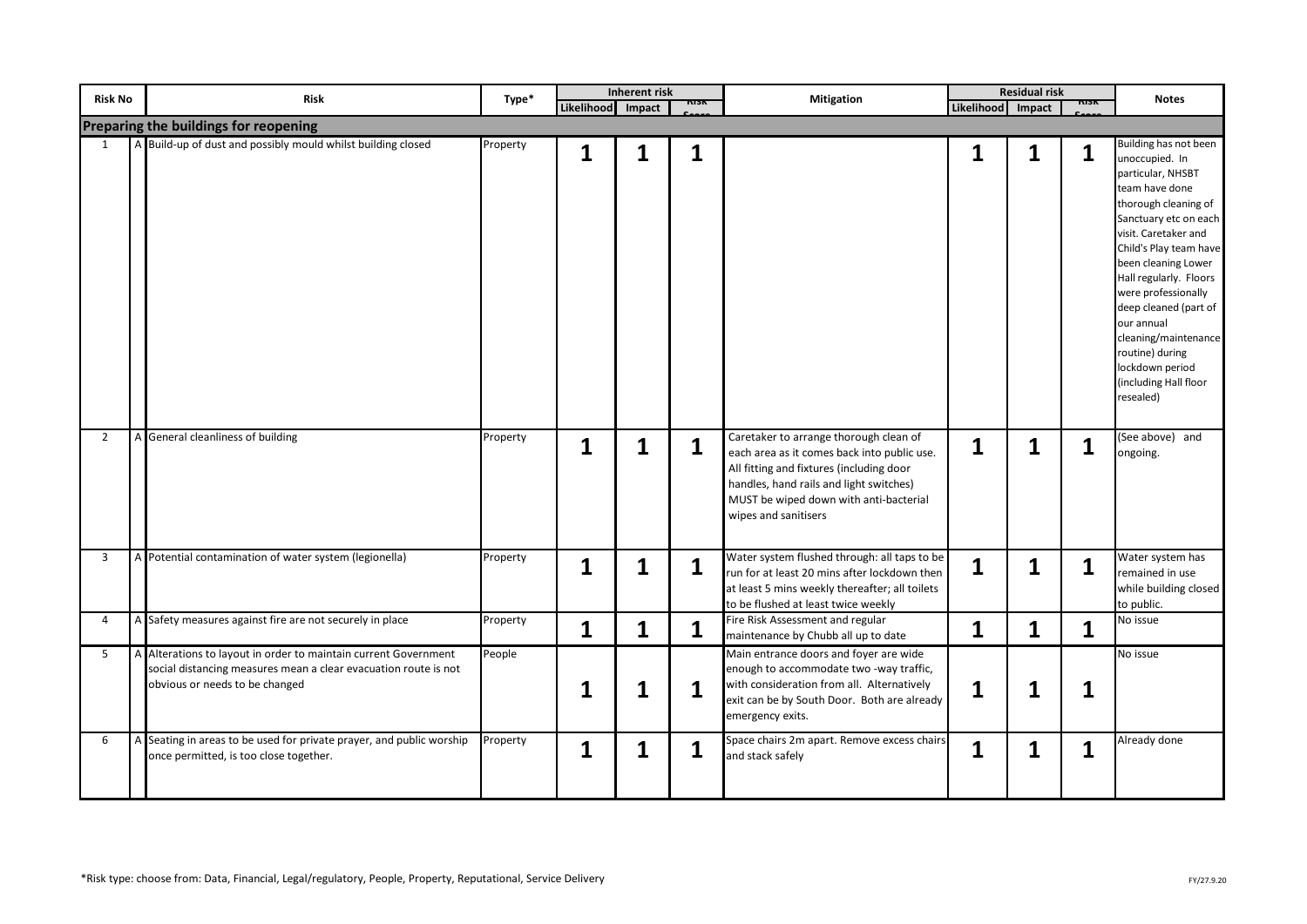| <b>Risk No</b> | <b>Risk</b>                                                                                                            | Type*    | Likelihood Impact | Inherent risk |                         | <b>Mitigation</b>                                                                                                                                                                                                                                                                                                                                                                                     | Likelihood Impact | <b>Residual risk</b> |   | <b>Notes</b>                                                                   |
|----------------|------------------------------------------------------------------------------------------------------------------------|----------|-------------------|---------------|-------------------------|-------------------------------------------------------------------------------------------------------------------------------------------------------------------------------------------------------------------------------------------------------------------------------------------------------------------------------------------------------------------------------------------------------|-------------------|----------------------|---|--------------------------------------------------------------------------------|
| $\overline{7}$ | A Electrical and heating systems (including emergency lighting) fully<br>unctional <sup>-</sup>                        | Property | 1                 | 1             | 1                       | All statutory compliance checks are up to<br>date (gas and electrical safety)                                                                                                                                                                                                                                                                                                                         |                   |                      |   | Already done                                                                   |
| 8              | Items stored and displayed on surfaces makes cleaning regime<br>difficult                                              | Property | 1                 | 1             | $\overline{\mathbf{1}}$ | Clear surfaces as much as possible and move<br>items to safe storage                                                                                                                                                                                                                                                                                                                                  | 1                 | 1                    | 1 | Ensure all items<br>removed as<br>appropriate prior to<br>opening              |
| 9              | A High value items at risk of theft                                                                                    | Property | 1                 | $\mathbf 1$   | 1                       | Very few high-value items, and security<br>measures are in place eg for AV equipment.                                                                                                                                                                                                                                                                                                                 | 1                 | 1                    | 1 | No issue                                                                       |
| 10             | B Insufficient staff/volunteers available to supervise the premises for Service<br>Covid-Secure compliance whilst open | delivery | 1                 | 1             | 1                       | Resident Caretaker lives on premises;<br>Community Worker, Children's Worker,<br>Organist and others provide back-up                                                                                                                                                                                                                                                                                  | 1                 | 1                    |   | No issue                                                                       |
| 11             | A Items may be handled by more than one person, increasing the risk People<br>of cross contamination                   |          | $\overline{2}$    | 1             | 1                       | Remove/secure hymnbooks, Bibles, pens,<br>prayer request books, etc. Produce single-<br>use/disposable printed resources<br>Hand sanitisers in place at exit and<br>entrance for mandatory use when entering<br>and leaving the building                                                                                                                                                              | 1                 | 1                    | 1 | Measures to be put<br>in place before<br>services/use of other<br>rooms resume |
| 12             | Issues with outside of building                                                                                        | Property | 1                 | 1             | 1                       | Building is well-maintained outside and<br>inside with particular attention to safety.<br>Paving on steps from South Door to car park<br>to receive attention shortly (supplier<br>quotation accepted)                                                                                                                                                                                                | 1                 | 1                    | 1 | No issues except<br>minor paving work                                          |
| 13             | A Flow of people within the church causes congestion or makes social People<br>distancing impossible                   |          | 1                 | 1             | 1                       | The large octagonal shape of the Sanctuary<br>makes easy distanced flow possible. All<br>other rooms have at least 2 doors which<br>permits one-way system if the nunbers<br>present require it. Building is essentially<br>circular which permits one way traffic if<br>approriate. Signage to be put in place by<br>Caretaker according to useage of the rooms<br>(not required for the Sanctuary). | 1                 | 1                    | 1 | No issue                                                                       |
| 14             | A Excess rubbish builds up at the premises                                                                             | People   | 1                 | 1             | 1                       | Caretaker and cleaners empty bins daily and<br>organise weekly bin collection. Groups have<br>been instructed to remove their own rubbish                                                                                                                                                                                                                                                             | 1                 | 1                    |   | Cleaning regime is in<br>place                                                 |
| 15             | A Safeguarding information missing or out of date                                                                      | Legal    | 1<br>1            | 4             | 4                       | Thorough policies in place and numerous<br>URC-trained personnel are present                                                                                                                                                                                                                                                                                                                          | 1                 | 1                    | 1 | Safeguarding is up to<br>date                                                  |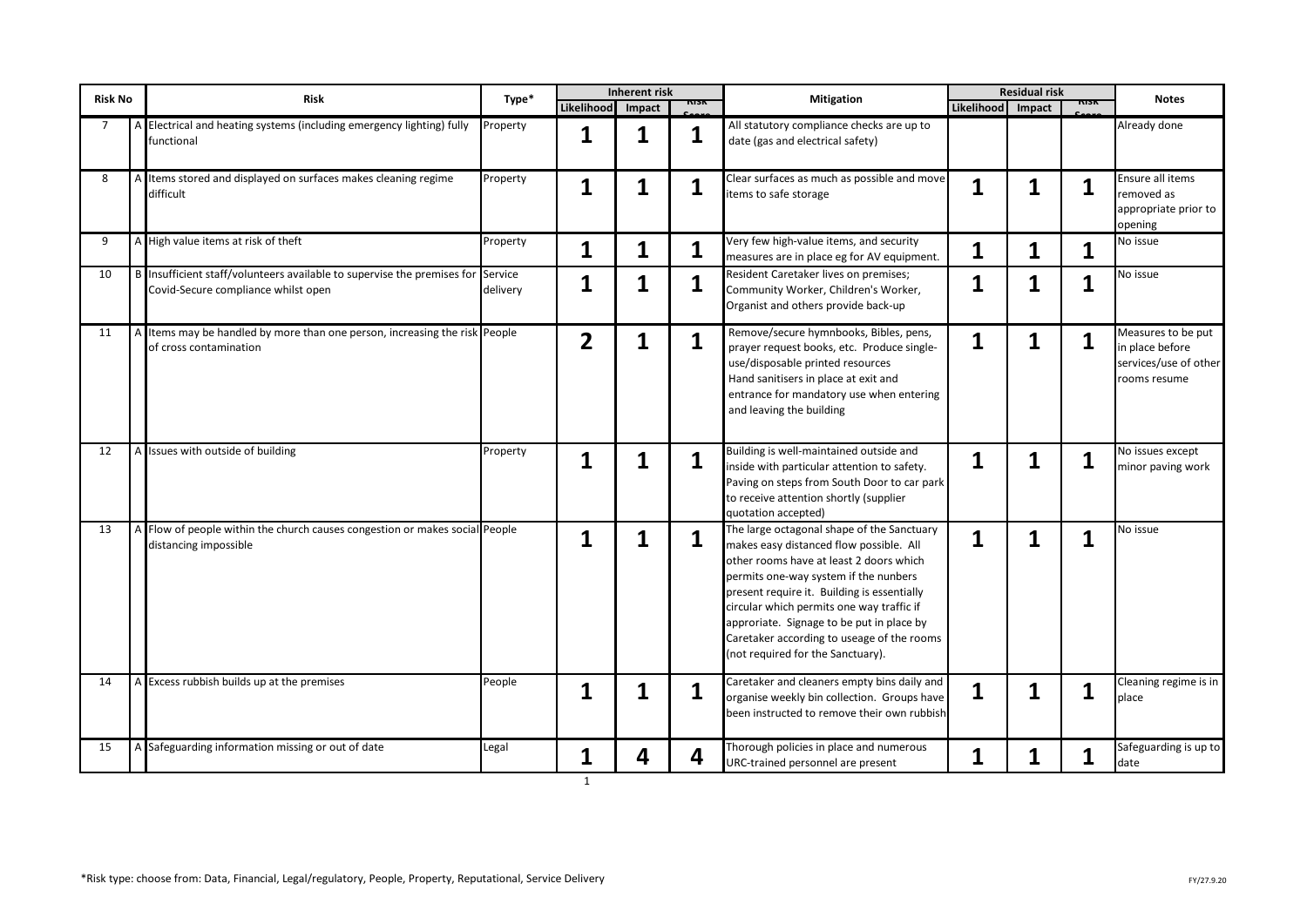| <b>Risk No</b> | <b>Risk</b>                                                     | Type*  |                   | <b>Inherent risk</b> |                         | <b>Mitigation</b>                                                                                                                                                                                                                                                                                            |                   | <b>Residual risk</b> |                | <b>Notes</b>                                                                                                  |
|----------------|-----------------------------------------------------------------|--------|-------------------|----------------------|-------------------------|--------------------------------------------------------------------------------------------------------------------------------------------------------------------------------------------------------------------------------------------------------------------------------------------------------------|-------------------|----------------------|----------------|---------------------------------------------------------------------------------------------------------------|
|                |                                                                 |        | Likelihood Impact |                      | msn                     |                                                                                                                                                                                                                                                                                                              | Likelihood Impact |                      | msk            |                                                                                                               |
|                | <b>Social Distancing</b>                                        |        |                   |                      |                         |                                                                                                                                                                                                                                                                                                              |                   |                      |                |                                                                                                               |
| 16             | A Too many people gather in the building.                       | People | 1                 | $\overline{2}$       | $\overline{2}$          | Control numbers entering the church which<br>will be agreed by the Elders prior to church<br>opening and all stewards fully aware trained<br>and briefed in the protocol. Initially, people<br>to contact Caretaker in advance so we know<br>likely numbers (not expected to exceed 20<br>for several weeks) | 1                 | 1                    | 1              | Stewards MUST<br>adhere to agreed<br>numbers                                                                  |
| 17             | A Those using the building don't respect distancing guidance.   | People | 1                 | $\overline{2}$       | $\overline{2}$          | Display clear signage at the entrance and<br>throughout the space about maintaining<br>distancing during their visit, including when<br>greeting others.<br>Outside groups have been instructed in<br>writing on this.                                                                                       | 1                 | $\overline{2}$       | $\overline{2}$ |                                                                                                               |
| 18             | A People attend who have symptoms of coronavirus                | Legal  | 1                 | 4                    | $\overline{\mathbf{4}}$ | Clear signage reminding people of the<br>symptoms of Covid-19 and of the<br>importance of self-isolation.                                                                                                                                                                                                    | 1                 | $\overline{2}$       | $\overline{2}$ | This MUST be<br>adhered to and if<br>suspected people will<br>not leave church to<br>be closed<br>immediately |
| 19             | A Congestion at choke points prevent distancing being respected | People | 1                 | 1                    | 1                       | Investigate options such as one way<br>systems                                                                                                                                                                                                                                                               | 1                 | 1                    | 1              | Unlikely to be a<br>problem given the<br>shape and layout,<br>and small numbers<br>of attendeed<br>expected   |
| 20             | A A person known to be on the sex offenders' register attends   | People | 1                 | 1                    | $\overline{1}$          |                                                                                                                                                                                                                                                                                                              | 1                 | 1                    | 1              | <b>Extremely unlikely</b><br>and we already have<br>trained safeguarding<br>people in place                   |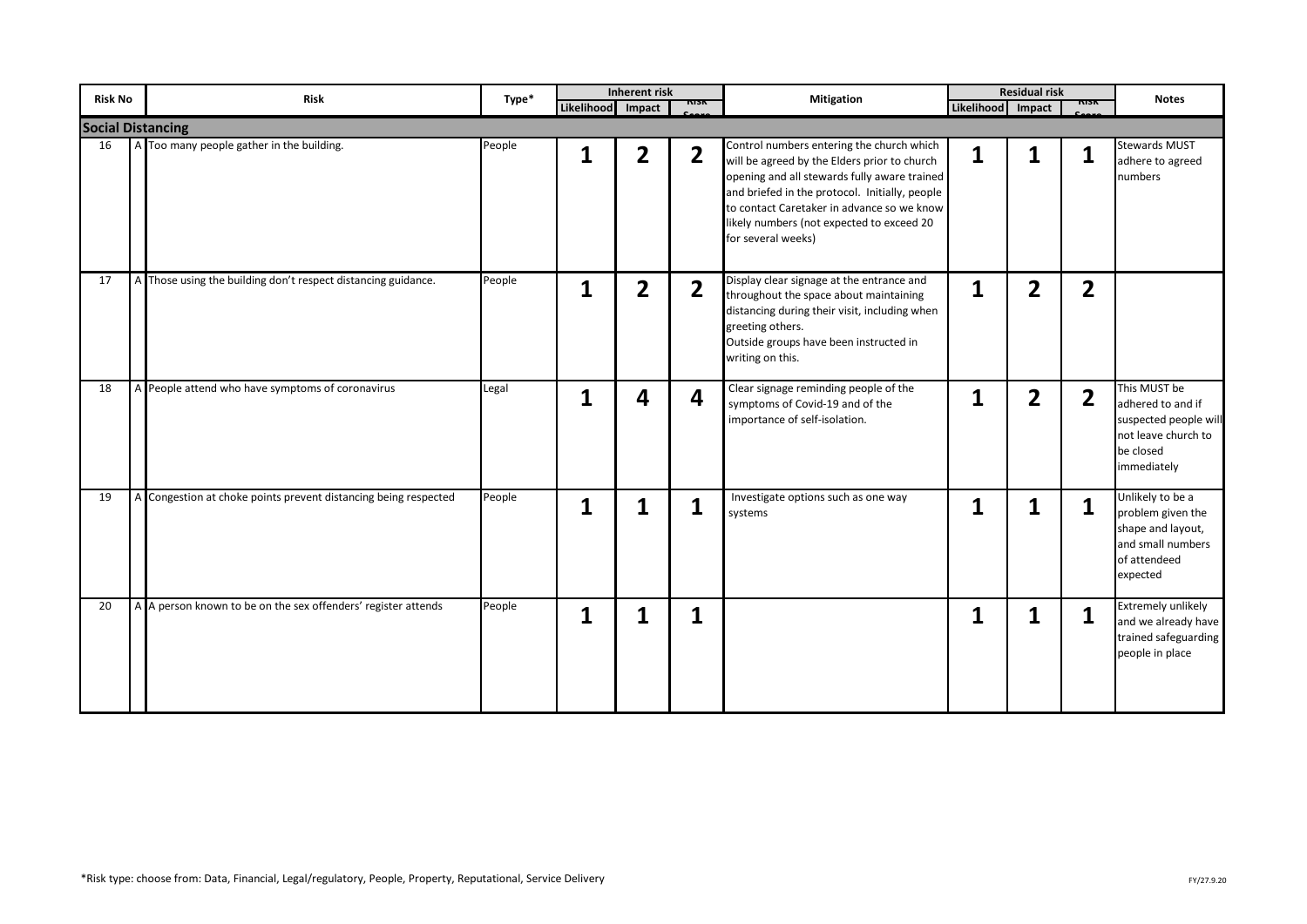| <b>Risk No</b>        |   | <b>Risk</b>                                                                             | Type*               |                   | Inherent risk | msn | <b>Mitigation</b>                                                                                                                                                                                                                                                                                                                                                                                                                                                                           |                   | <b>Residual risk</b> | <b>MSK</b>   | <b>Notes</b>                                                                   |
|-----------------------|---|-----------------------------------------------------------------------------------------|---------------------|-------------------|---------------|-----|---------------------------------------------------------------------------------------------------------------------------------------------------------------------------------------------------------------------------------------------------------------------------------------------------------------------------------------------------------------------------------------------------------------------------------------------------------------------------------------------|-------------------|----------------------|--------------|--------------------------------------------------------------------------------|
|                       |   |                                                                                         |                     | Likelihood Impact |               |     |                                                                                                                                                                                                                                                                                                                                                                                                                                                                                             | Likelihood Impact |                      |              |                                                                                |
| <b>Cleaning</b><br>21 | A | Nominated company or rota of volunteers not in place to ensure<br>regular cleaning      | Service<br>delivery | 1                 |               | 1   | Follow current Government guidance on<br>cleaning in a non-healthcare setting<br>Caretaker is responsible for cleaning,<br>ordering supplies, etc.                                                                                                                                                                                                                                                                                                                                          | 1                 | 1                    | 1            | Cleaning regime is in<br>place and will be<br>maintained<br>throughout opening |
| 22                    |   | B Cleaning staff/volunteers unable to comply with safe working<br>practice for cleaning | People              | 1                 |               | 1   | $\triangleright$ Ensure that cleaners are properly briefed<br>on a safe method of cleaning.<br>$\triangleright$ Provide gloves and aprons for those<br>using cleaning materials.<br>$\triangleright$ Use warm soapy water for wiping<br>surfaces<br>> Hands must be washed thoroughly after<br>removing and disposing of PPE<br>> PPE MUST be disposed of in designated<br>receptacle.<br>> Waste must be double-bagged and<br>securely stored for 72 hours before being<br>placed in bins. | 1                 | 1                    | 1            | See above                                                                      |
| 23                    |   | A Materials not available to properly clean surfaces                                    | Service<br>delivery |                   |               |     | N/A                                                                                                                                                                                                                                                                                                                                                                                                                                                                                         |                   |                      |              | Caretaker orders<br>materials regularly                                        |
| 24                    |   | A Contamination from high-touch areas such as door handles and<br>switches              | Property            | 1                 |               | 1   | $\triangleright$ Implement a practice of cleaning high-<br>touch areas before the building is opened<br>$\triangleright$ Clean at regular intervals during the<br>period of opening and when the building is<br>closed for the day.<br>$\triangleright$ Where consistent with fire safety and<br>security, use wedges/hooks to hold doors<br>open and ensure doors are closed when the<br>building closes to maintain fire safety.                                                          | $\mathbf{1}$      | 1                    | $\mathbf{1}$ | Caretaker ensuring<br>refular cleaning                                         |
| 25                    |   | A Contamination from surfaces in toilets                                                | Property            | 1                 |               | 1   | $\triangleright$ Clean at regular intervals during the<br>period of opening and when the building is<br>closed for the day.                                                                                                                                                                                                                                                                                                                                                                 | 1                 | 1                    | 1            | Caretaker carries out<br>regular cleaning                                      |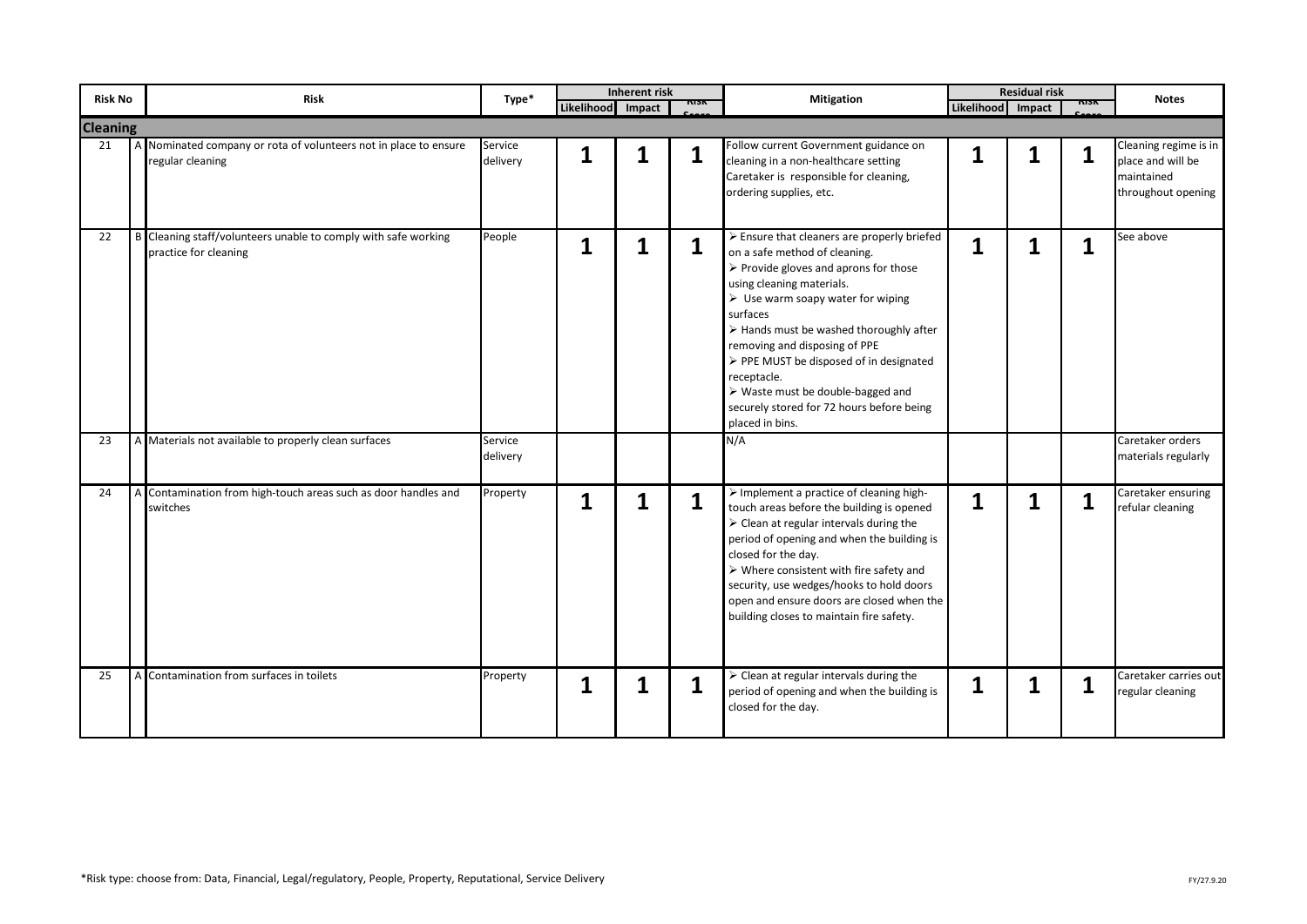| Risk No | <b>Risk</b>                                                      | Type*    |                   | Inherent risk |     | <b>Mitigation</b>                                                                                                                                                                                                                                                                                                                                                                                                                                                                                                                                                                                                                                                                                                                                                                     |                   | <b>Residual risk</b> |                | <b>Notes</b>                                                                                                                                                                          |
|---------|------------------------------------------------------------------|----------|-------------------|---------------|-----|---------------------------------------------------------------------------------------------------------------------------------------------------------------------------------------------------------------------------------------------------------------------------------------------------------------------------------------------------------------------------------------------------------------------------------------------------------------------------------------------------------------------------------------------------------------------------------------------------------------------------------------------------------------------------------------------------------------------------------------------------------------------------------------|-------------------|----------------------|----------------|---------------------------------------------------------------------------------------------------------------------------------------------------------------------------------------|
|         |                                                                  |          | Likelihood Impact |               | msk |                                                                                                                                                                                                                                                                                                                                                                                                                                                                                                                                                                                                                                                                                                                                                                                       | Likelihood Impact |                      | msn            |                                                                                                                                                                                       |
| 26      | A Someone with Coronavirus is found to have visited the building | People   | 1                 | 4             | 4   | $\triangleright$ Display signage asking those with the<br>known symptoms to return home<br>immediately<br>$\triangleright$ Ask those coming into the building for<br>any purpose to leave name and contact<br>details in order to comply with NHS Test<br>and Trace procedures, retaining those<br>details securely for 21 days before<br>destroying them.<br>$\triangleright$ Close the building immediately for<br>min.72 hrs.<br>$\triangleright$ After that period ensure as a minimum<br>that all surfaces are washed with warm<br>soapy water or household disinfectant<br>$\triangleright$ Double bag waste and store it securely<br>for 72 hours before placing it in bins.<br>> Wash hands thoroughly after PPE kit has<br>been removed and disposed of in<br>designated bin | 1                 | $\overline{2}$       | $\overline{2}$ | This process MUST<br>be followed and all<br>relevant individuals<br>briefed                                                                                                           |
| 27      | A People may carry Coronavirus into the building on their hands  | People   | 1                 | 4             | 4   | $\triangleright$ Require everyone to sanitise their hands<br>upon entry.<br>$\triangleright$ Where possible and for preference<br>provide liquid soap and running water for<br>handwashing on arrival and either<br>disposable paper towels which must be<br>double-bagged and stored securely for 72<br>hours before putting them into outside bins<br>or automatic hot air hand dryers.<br>$\triangleright$ If running water is not available, provide<br>hand sanitiser.<br>$\triangleright$ Display clear signage on the importance<br>of washing hands regularly and avoiding<br>face touching.                                                                                                                                                                                  | 1                 | $\overline{2}$       | $\overline{2}$ | This process MUST<br>be followed. All<br>relevant individuals<br>briefed by Caretaker<br>and must agree to<br>keep a<br>register/inform<br>Caretaker if a<br>member tests<br>positive |
| 28      | Toilet cleaning between users                                    | Property |                   |               |     | > Cleaning regime to be in place to ensure<br>toilet facilities safe to use.                                                                                                                                                                                                                                                                                                                                                                                                                                                                                                                                                                                                                                                                                                          |                   |                      |                | No issue                                                                                                                                                                              |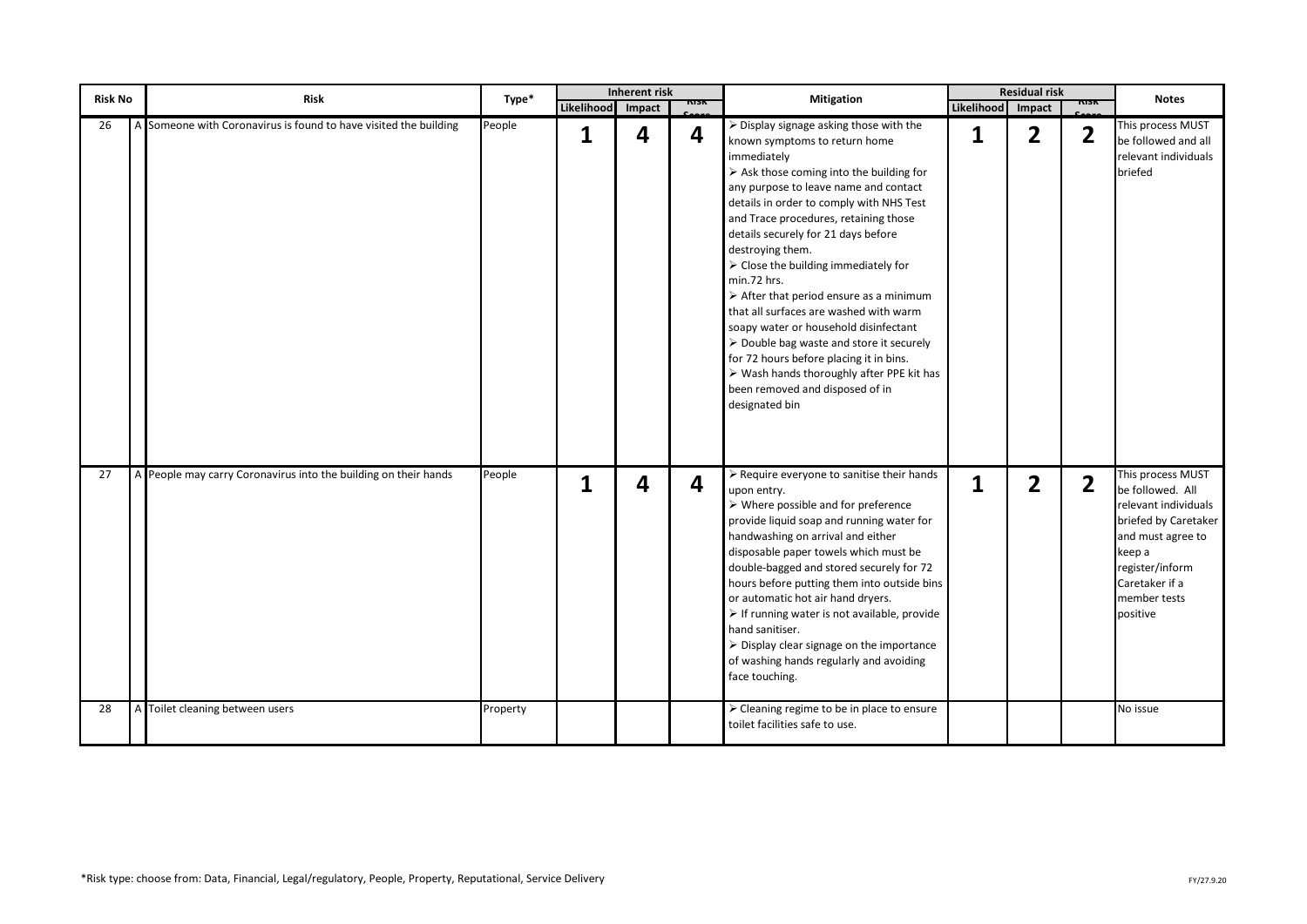| <b>Risk No</b> | <b>Risk</b>                                                                             | Type*  |                   | <b>Inherent risk</b> |     | <b>Mitigation</b>                                                                                                                                                                                                                                                                                                                                                                                                                                                                                                                                                                                                                                                                                                                                                                                                                               |                   | <b>Residual risk</b> |                | <b>Notes</b>                                                                                                                               |
|----------------|-----------------------------------------------------------------------------------------|--------|-------------------|----------------------|-----|-------------------------------------------------------------------------------------------------------------------------------------------------------------------------------------------------------------------------------------------------------------------------------------------------------------------------------------------------------------------------------------------------------------------------------------------------------------------------------------------------------------------------------------------------------------------------------------------------------------------------------------------------------------------------------------------------------------------------------------------------------------------------------------------------------------------------------------------------|-------------------|----------------------|----------------|--------------------------------------------------------------------------------------------------------------------------------------------|
|                |                                                                                         |        | Likelihood Impact |                      | msk |                                                                                                                                                                                                                                                                                                                                                                                                                                                                                                                                                                                                                                                                                                                                                                                                                                                 | Likelihood Impact |                      | MSN            |                                                                                                                                            |
| 29             | A Increased risk of airborne transmission of disease                                    | People |                   |                      | 1   | $\triangleright$ Limit the duration of opening times and<br>ventilate the building during and between<br>opening times where possible Groups<br>have been instructed to keep windows<br>open. As from 14.8.20 Groups will be<br>informed of new Government regulations<br>on face coverings                                                                                                                                                                                                                                                                                                                                                                                                                                                                                                                                                     | 1                 |                      |                | Unlikely to be a<br>problem in our large<br>airy building                                                                                  |
| 30             | A Someone starts to feel unwell/develops coronavirus symptoms<br>whilst on the premises | People |                   | 4                    | 4   | $\triangleright$ Isolate the person in a separate room<br>whilst arrangements are made for them to<br>be taken home or into medical care.<br>$\triangleright$ Anyone sitting with the person must<br>wear a face mask, disposable gloves and<br>apron (either disposable or washable at<br>60oC) throughout the period of<br>supervision/support<br>> Church and isolation room must be<br>closed for 72 hours before deep cleaning<br>with soapy water and/or household<br>disinfectant<br>> Cleaning cloths and PPE to be double-<br>bagged and stored securely for 72 hours<br>before placing in outside bins.<br>$\triangleright$ Hands must be washed thoroughly<br>immediately after removing & disposing of<br>PPE<br>> Anyone supervising/caring for the person<br>who is unwell should return home, shower<br>and change clothes ASAP. | 1                 | $\overline{2}$       | $\overline{2}$ | Unlikely to occur as<br>infection rate very<br>low in this area. In<br>the event it happens,<br>Caretaker will carry<br>out this procedure |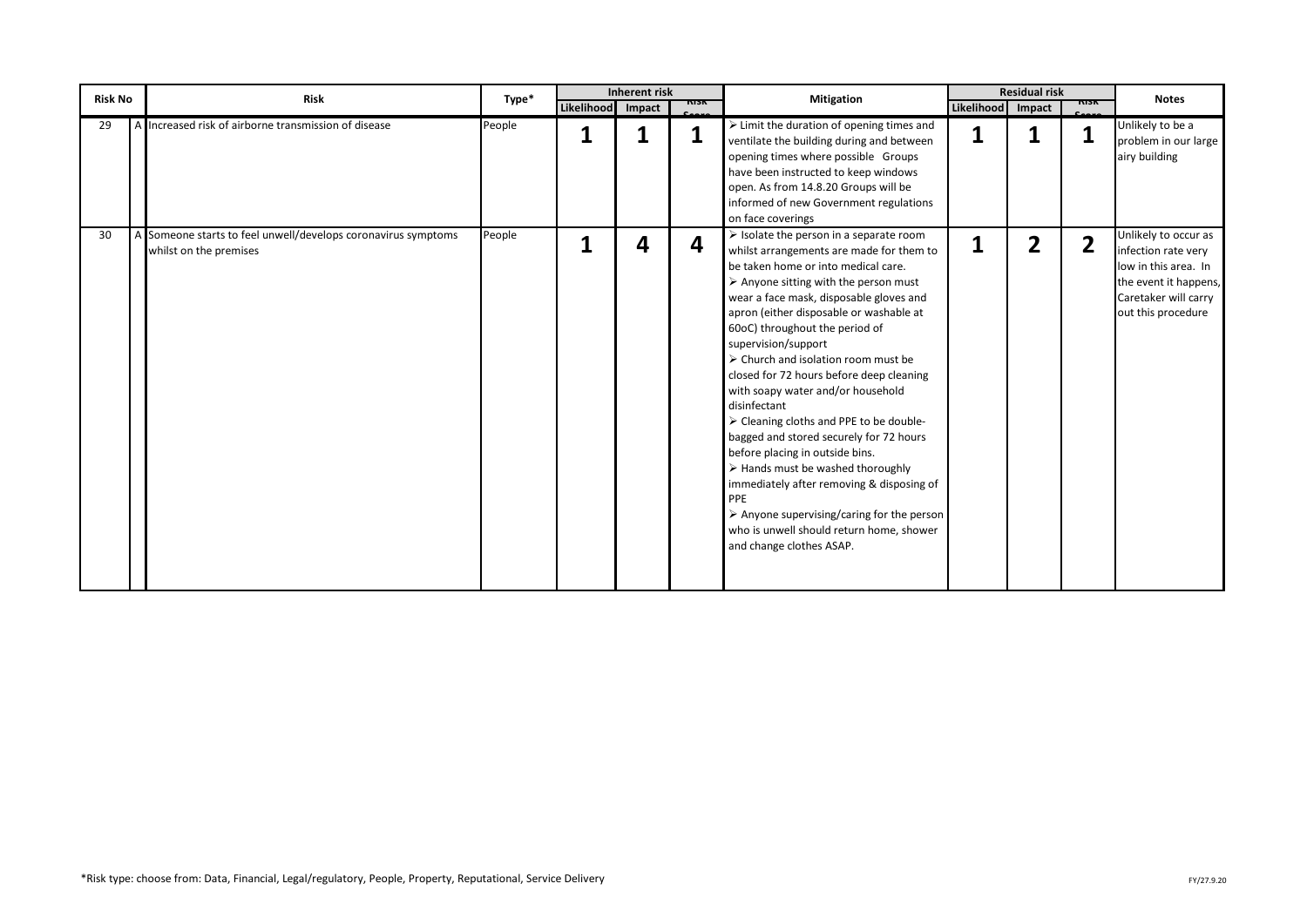| <b>Risk No</b> |   | <b>Risk</b>                                                                                                                                                                               | Type*    | Likelihood Impact | Inherent risk  |                | <b>Mitigation</b>                                                                                                                                                                                                                                                                                                                                                                                                                                                                                                                                                                                                                                                                                                                                    | Likelihood Impact | <b>Residual risk</b> | MSN | <b>Notes</b>                                                                                                                                                                                                                                                                                                                  |
|----------------|---|-------------------------------------------------------------------------------------------------------------------------------------------------------------------------------------------|----------|-------------------|----------------|----------------|------------------------------------------------------------------------------------------------------------------------------------------------------------------------------------------------------------------------------------------------------------------------------------------------------------------------------------------------------------------------------------------------------------------------------------------------------------------------------------------------------------------------------------------------------------------------------------------------------------------------------------------------------------------------------------------------------------------------------------------------------|-------------------|----------------------|-----|-------------------------------------------------------------------------------------------------------------------------------------------------------------------------------------------------------------------------------------------------------------------------------------------------------------------------------|
|                |   | Additional risks associated with opening for public worship                                                                                                                               |          |                   |                |                |                                                                                                                                                                                                                                                                                                                                                                                                                                                                                                                                                                                                                                                                                                                                                      |                   |                      |     |                                                                                                                                                                                                                                                                                                                               |
| 31             |   | A Premises are not Covid-Secure prior to opening                                                                                                                                          | Property | 3                 | 1              | 3              | $\triangleright$ Ensure the space is properly prepared for<br>re-opening, the cleaning regime is in place<br>and preparations for hand-washing,<br>hygiene, distancing and signage are all in<br>place                                                                                                                                                                                                                                                                                                                                                                                                                                                                                                                                               | 1                 | 1                    | 1   | Covid-Secure<br>measures are in<br>place (see the risks<br>for building<br>preparation, cleaning<br>and social distancing<br>above for greater<br>detail)                                                                                                                                                                     |
| 32             |   | Increased risk of coronavirus spread through communal singing<br>(once this is permitted by local legislation: whilst prohibited in<br>law, churches must NOT include singing in worship) | People   | $\mathbf 1$       | 2              | 2              | No singing during worship until government<br>advice permits it. <b>UPDATE:</b> small number of<br>singers permitted to form a choir, provided<br>Distancing is observed.                                                                                                                                                                                                                                                                                                                                                                                                                                                                                                                                                                            | $\mathbf 1$       | 1                    | 1   | There is divided<br>scientific evidence<br>and opinion on<br>whether singing<br>increases the risk of<br>virus transmission                                                                                                                                                                                                   |
| 33             |   | A Risk of virus transmission from shared resources (Bibles & other<br>books, offertory plate, etc.)                                                                                       | People   | $\mathbf{1}$      | $\overline{2}$ | $\overline{2}$ | > Remove all items that may be handled by<br>more than one person<br>> Place offertory baskets/plates at the back<br>of church, being mindful of security, or move<br>to contactless or online giving<br>$\triangleright$ Where cash handling cannot be avoided,<br>wear gloves when handling it and wash<br>hands thoroughly afterwards                                                                                                                                                                                                                                                                                                                                                                                                             | $\mathbf{1}$      | $\mathbf{1}$         | 1   | Already done                                                                                                                                                                                                                                                                                                                  |
| 34             | Α | Children's group leaders not willing to resume activities<br>immediately                                                                                                                  | People   |                   |                |                | $\triangleright$ Ensure the space for children is properly<br>prepared for social distancing, etc., and<br>remind parents/carers that the government<br>expects them to ensure that their children<br>maintain social distancing<br>$\triangleright$ Remove softs toys and soft furnishings<br>and and any toys that would be hard to<br>clean, storing them securely<br>▶ Provide single-use resources &<br>equipment or ensure that items are not<br>handled by many people and are sanitised<br>before and after use<br>$\triangleright$ Consult with group leaders to see<br>whether mitigation resolves their concerns<br>and if not investigate alternative<br>provision/format for the activities, or<br>resolve not to resume at this point. |                   |                      |     | <b>UPDATE Sunday</b><br><b>Club and Messy</b><br><b>Church have</b><br>resumed - see<br>separate Risk<br>Assessments.<br><b>Child's Play Pre</b><br>School in the Lower<br>Hall continues, with<br>its own rigorous<br>procedures<br>compliant with the<br>specific governent<br>regulations<br>applicable to that<br>sector. |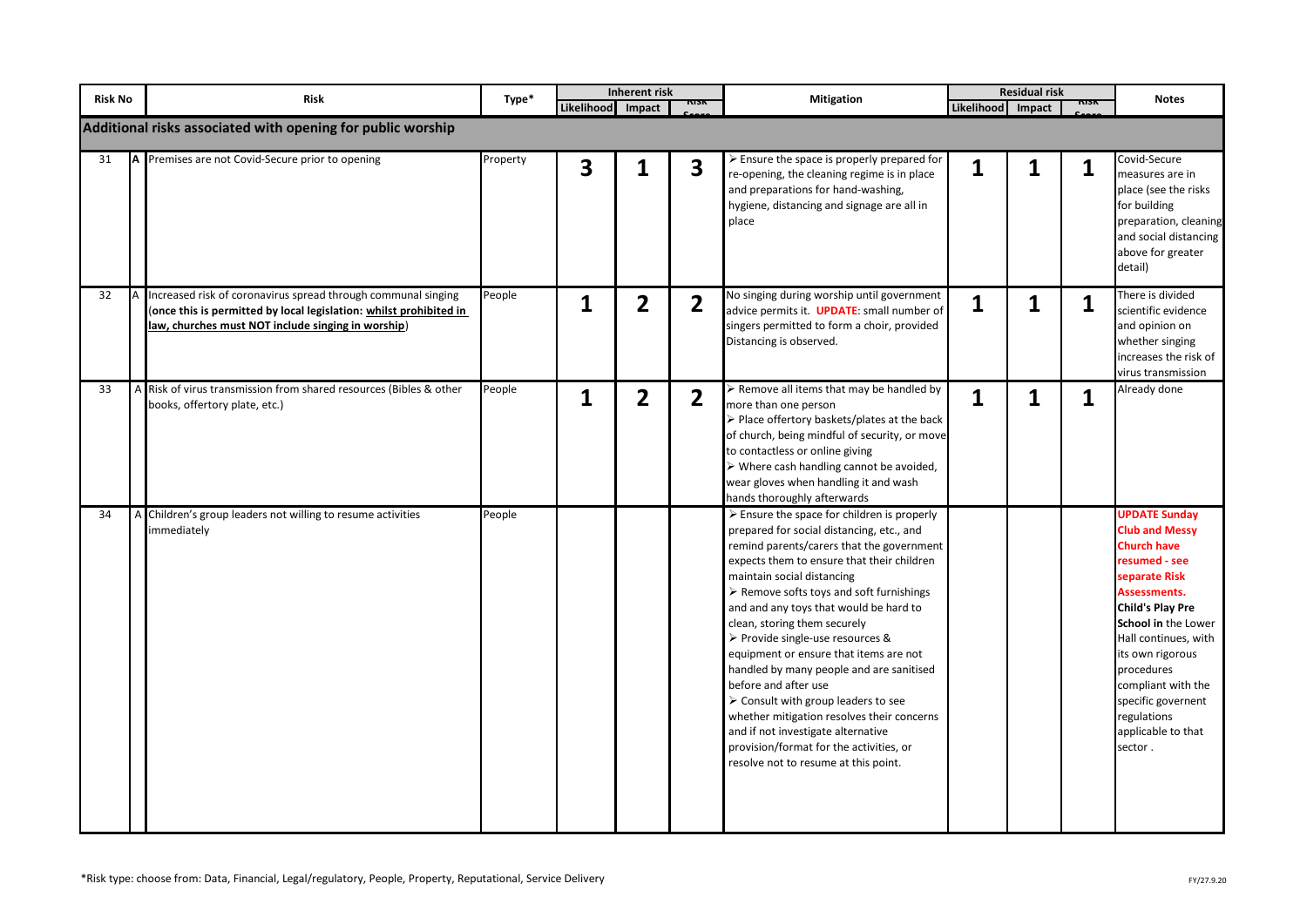| <b>Risk No</b> | <b>Risk</b>                                                                            | Type*     |                   | <b>Inherent risk</b> |                | <b>Mitigation</b>                                                                                                                                                                                                                                                                                                                                                                                                                                                                                                                               |                   | <b>Residual risk</b> |                | <b>Notes</b>                                                                                                                                                                                                                                                                                                 |
|----------------|----------------------------------------------------------------------------------------|-----------|-------------------|----------------------|----------------|-------------------------------------------------------------------------------------------------------------------------------------------------------------------------------------------------------------------------------------------------------------------------------------------------------------------------------------------------------------------------------------------------------------------------------------------------------------------------------------------------------------------------------------------------|-------------------|----------------------|----------------|--------------------------------------------------------------------------------------------------------------------------------------------------------------------------------------------------------------------------------------------------------------------------------------------------------------|
|                |                                                                                        |           | Likelihood Impact |                      | msv            |                                                                                                                                                                                                                                                                                                                                                                                                                                                                                                                                                 | Likelihood Impact |                      | msk            |                                                                                                                                                                                                                                                                                                              |
| 34             | B Children's group leaders not willing to resume activities<br>immediately             | Legal/Reg |                   |                      |                |                                                                                                                                                                                                                                                                                                                                                                                                                                                                                                                                                 |                   |                      |                | See above                                                                                                                                                                                                                                                                                                    |
| 35             | A No Covid-safe space available for children's groups to meet during People<br>worship |           |                   |                      |                | $\triangleright$ Provide space and activities within the<br>sanctuary where the children can be safely<br>supervised without leaving the main act of<br>worship<br>$\triangleright$ Remove soft toys and soft furnishings<br>and any toys that cannot easily be cleaned,<br>storing them away securely<br>> Provide single-use resources &<br>equipment or ensure that items are not<br>handled by many people and are sanitised<br>before and after use.<br>> Co-ordinate with worship leaders to<br>provide all-age/intergenerational worship |                   |                      |                | <b>UPDATE:</b> N/A see<br>above. COVID-safe<br>spaces in use.                                                                                                                                                                                                                                                |
| 36             | A Risk of virus transmission through serving/receiving Holy<br>Communion               | People    | 1                 | $\overline{2}$       | $\overline{2}$ | $\triangleright$ Consider refraining from sharing<br>Communion<br>$\emptyset$ If Communion is offered, it must be done<br>without physical contact with the elements<br>placed into the communicant's hand only,<br>the President must not speak or sing over<br>uncovered elements, hands must be<br>washed/sanitised before serving, the<br>Common Cup must not be used, and<br>appropriate care taken by those cleaning<br>the Communion vessels and cloths after<br>use.                                                                    | 1                 | $\overline{2}$       | $\overline{2}$ | <b>UPDATE:</b><br>Communion has<br>resumed. Individual<br>glasses plus bread on<br>saucer are prepared<br>in COVID secure<br>manner and placed<br>on table at entrance<br>for participants to<br>collect on arrival.<br>Alternatively people<br>may bring their own<br>elements. Or decline<br>to take part. |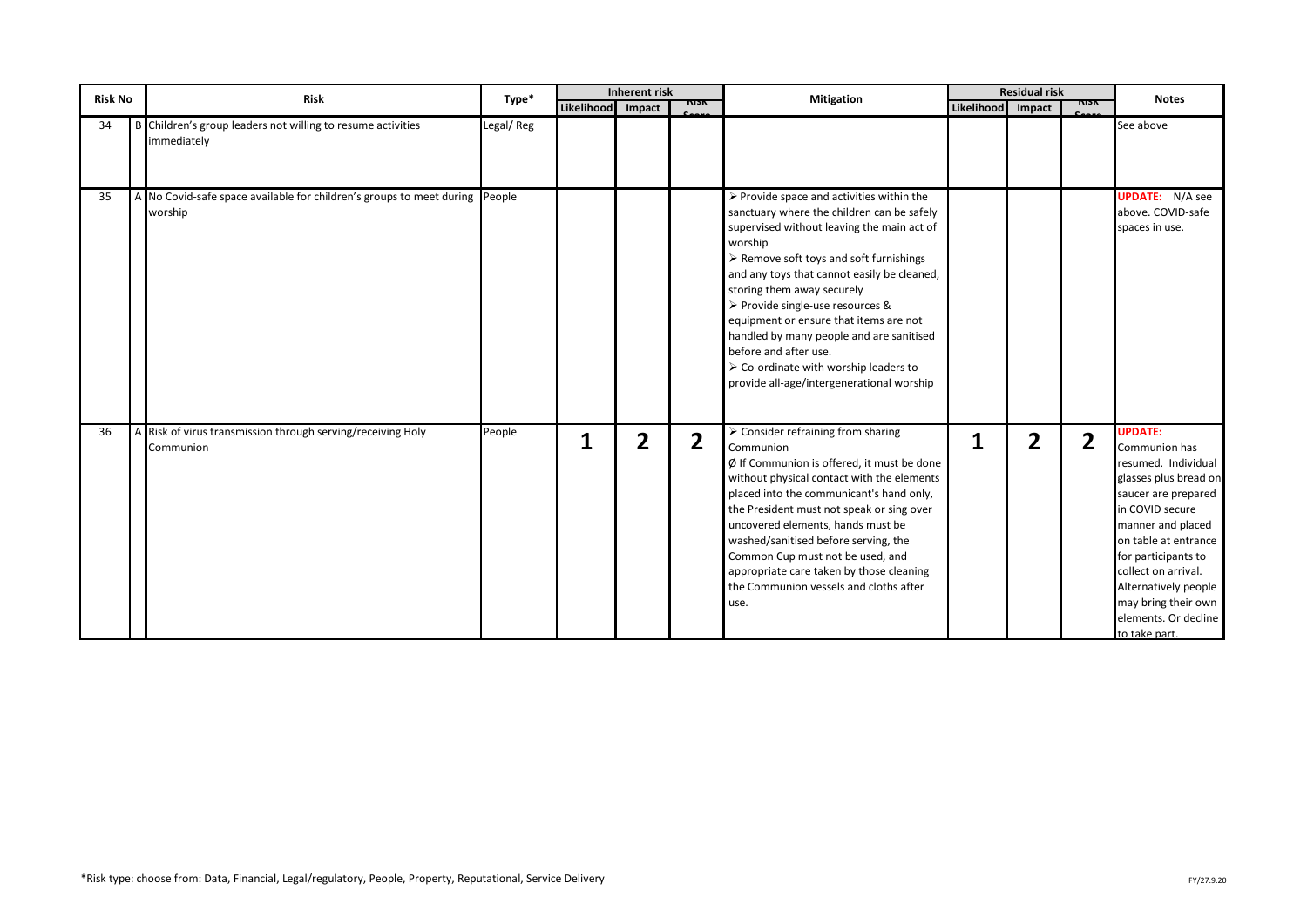| <b>Risk No</b> | <b>Risk</b>                                                                                                                                   | Type*    |                   | <b>Inherent risk</b> |     | <b>Mitigation</b>                                                                                                                                                                                                                                                                                                                                                                                                                                                                                                                                                   |                   | <b>Residual risk</b> |     | <b>Notes</b>                                                               |
|----------------|-----------------------------------------------------------------------------------------------------------------------------------------------|----------|-------------------|----------------------|-----|---------------------------------------------------------------------------------------------------------------------------------------------------------------------------------------------------------------------------------------------------------------------------------------------------------------------------------------------------------------------------------------------------------------------------------------------------------------------------------------------------------------------------------------------------------------------|-------------------|----------------------|-----|----------------------------------------------------------------------------|
|                |                                                                                                                                               |          | Likelihood Impact |                      | msv |                                                                                                                                                                                                                                                                                                                                                                                                                                                                                                                                                                     | Likelihood Impact |                      | msn |                                                                            |
| 37             | A Risk of transmission through administering Baptism                                                                                          | People   |                   |                      |     | Ensure that relevant Government<br>guidance is followed<br>$\triangleright$ For infant baptism use the minimum<br>amount of water possible and ensure that<br>the parent/carer holds the infant<br>$\triangleright$ If there are baptismal canddiates from<br>more than one household, change the<br>water between candidates and ensure<br>appropriate distancing is maintained<br>between the households and others<br>involvedc in the baptism<br>> Consider offering an alternative rite (e.g.<br>dedication or thanksgiving) until the<br>pandemic has passed. |                   |                      |     | No baptisms planned<br>for foreseeable<br>future.                          |
| 36             | A Visiting worship leaders are not aware of COVID-19 secure<br>arrangements                                                                   | People   |                   |                      |     | > Send out information about precautions<br>with the usual information about leading<br>worship for your church<br>$\triangleright$ Ensure details on the order of<br>service/format for worship is updated                                                                                                                                                                                                                                                                                                                                                         |                   |                      |     | No plans for visiting<br>worship leaders to<br>be present at a<br>service. |
| 37             | A Equipment may be touched by more than one person before and<br>during worship (e.g. photocopier, computer, audio-visual<br>equipment, etc.) | Property | $\overline{2}$    |                      | 4   | $\triangleright$ Emphasise the importance of good hand<br>hygiene for everyone throughout their time<br>in the building.<br>$\triangleright$ Provide cleaning materials to wipe down<br>equipment surfaces between use and<br>instruct those involved on how to use it<br>safely                                                                                                                                                                                                                                                                                    | 1                 |                      |     |                                                                            |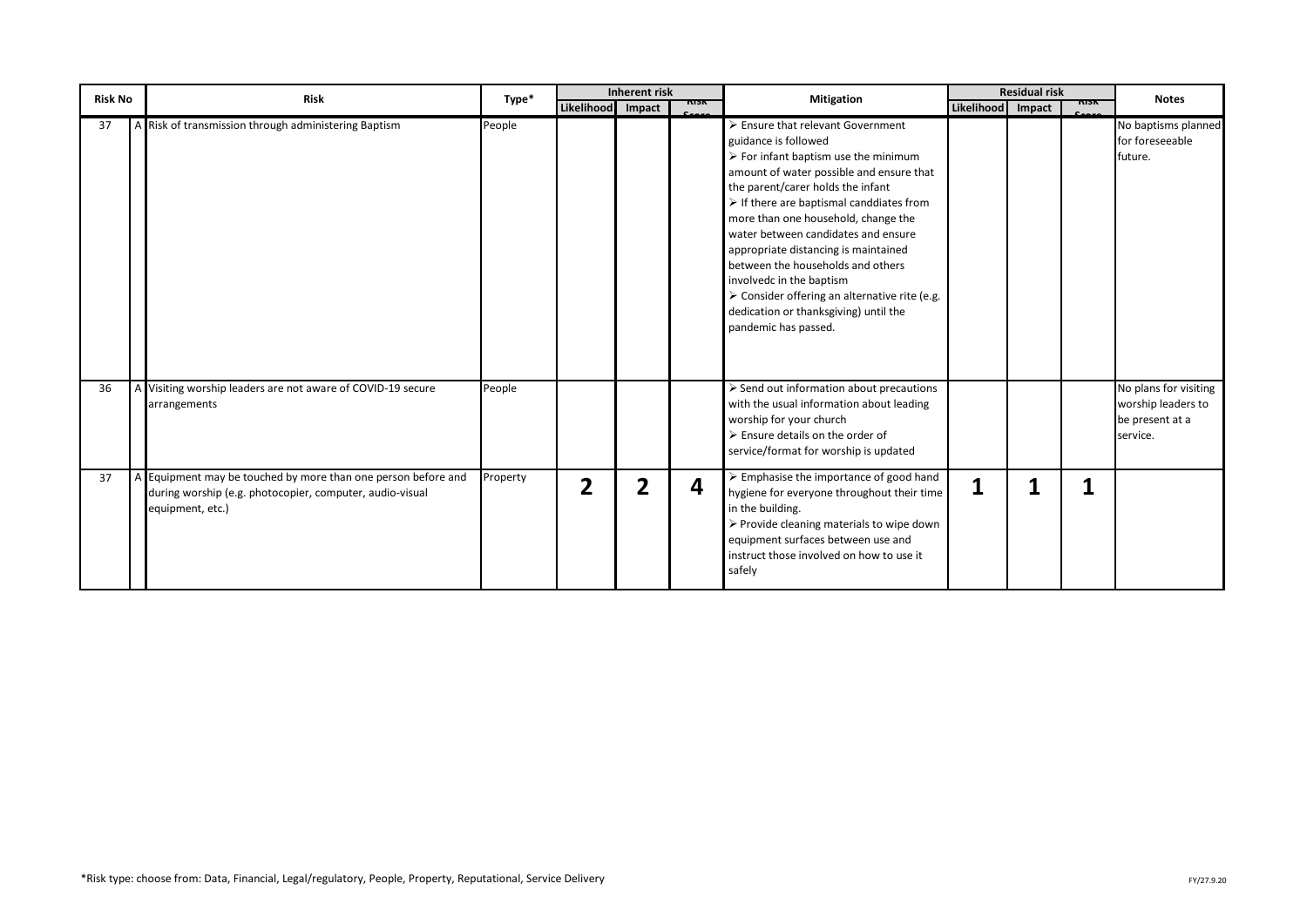| <b>Risk No</b> | Risk                                                                                       | Type*    | Likelihood Impact | <b>Inherent risk</b> | NISN | <b>Mitigation</b>                                                                                                                                                                                                                                                                                                                                                                                                                                                                                                                                                                                                                                                                                                                                                                                                                                                                                                                                                                                                                                                                                                                                           | Likelihood Impact | <b>Residual risk</b><br>msk | <b>Notes</b>                                                                                                                                                                                                                                                                                                                                                                                                                                                                                                                                                  |
|----------------|--------------------------------------------------------------------------------------------|----------|-------------------|----------------------|------|-------------------------------------------------------------------------------------------------------------------------------------------------------------------------------------------------------------------------------------------------------------------------------------------------------------------------------------------------------------------------------------------------------------------------------------------------------------------------------------------------------------------------------------------------------------------------------------------------------------------------------------------------------------------------------------------------------------------------------------------------------------------------------------------------------------------------------------------------------------------------------------------------------------------------------------------------------------------------------------------------------------------------------------------------------------------------------------------------------------------------------------------------------------|-------------------|-----------------------------|---------------------------------------------------------------------------------------------------------------------------------------------------------------------------------------------------------------------------------------------------------------------------------------------------------------------------------------------------------------------------------------------------------------------------------------------------------------------------------------------------------------------------------------------------------------|
|                | Additional risks associated with opening for other church activities and external lettings |          |                   |                      |      |                                                                                                                                                                                                                                                                                                                                                                                                                                                                                                                                                                                                                                                                                                                                                                                                                                                                                                                                                                                                                                                                                                                                                             |                   |                             |                                                                                                                                                                                                                                                                                                                                                                                                                                                                                                                                                               |
| 38             | Space for mid-week adult groups is not Covid-Secure                                        | Property | $\overline{2}$    | $\overline{2}$       | 4    | $\triangleright$ Assess whether it is appropriate to resume<br>activity, weighing prevalence of the virus in<br>the population, vulnerability of the group and<br>the nature of the activity against the impact<br>on well-being of attendees if they cannot meet<br>together<br>$\triangleright$ Make the room(s) ready with all hygiene<br>and social-distancing measures in place<br>including cleaning regimes before, during and<br>after use<br>$\triangleright$ Ensure the meeting space has an up-to-date<br>general risk assessment for health & safety,<br>and appropriate actions have been taken to<br>reduce risk<br>> Remove books, etc. that might be handled<br>by several people; ensure that other resources<br>and equipment is sanitised before and after<br>use or is single-person use only<br>$\triangleright$ Make the room(s) ready with all hygiene<br>and social-distancing measures in place<br>including cleaning regimes before, during and<br>after use<br>$\triangleright$ Provide guidance about soft furnishings and<br>upholstery that may become contaminated<br>and transmit through touch (chairs, curtains,<br>etc.) | 1                 | 1<br>1                      | <b>UPDATE: Infection</b><br>rate in local<br>population still very<br>low. All rooms are<br>covered by our COVID-<br>Secure regime. All<br>hirers subject to strict<br>additional hiring<br>conditions including<br>COVID-19-safe<br>measures. All groups<br>are required to submit<br>their own risk<br>assessment. Resident<br>Caretaker vets each<br>case and monitors<br>compliance, which is<br>observed to be very<br>good. Activity leaders<br>must know the risks<br>and mitigations,<br>adhere to restrictions<br>and enforce them<br>appropriately. |
| 38             | Space for mid-week adult groups is not Covid-Secure                                        | People   |                   |                      |      | > Consider whether you need to move to a<br>larger space than usual, restrict numbers<br>and/or add sessions to keep within your<br>safe capacity                                                                                                                                                                                                                                                                                                                                                                                                                                                                                                                                                                                                                                                                                                                                                                                                                                                                                                                                                                                                           |                   |                             | <b>UPDATE:</b><br>Therapy/12 Steps<br><b>Groups now subject</b><br>to maximum of 15<br>and Rule of 6 in<br>addition to<br><b>Distancing and</b><br>other measures.<br>Groups are moved to<br>larger rooms where<br>necessary to permit                                                                                                                                                                                                                                                                                                                        |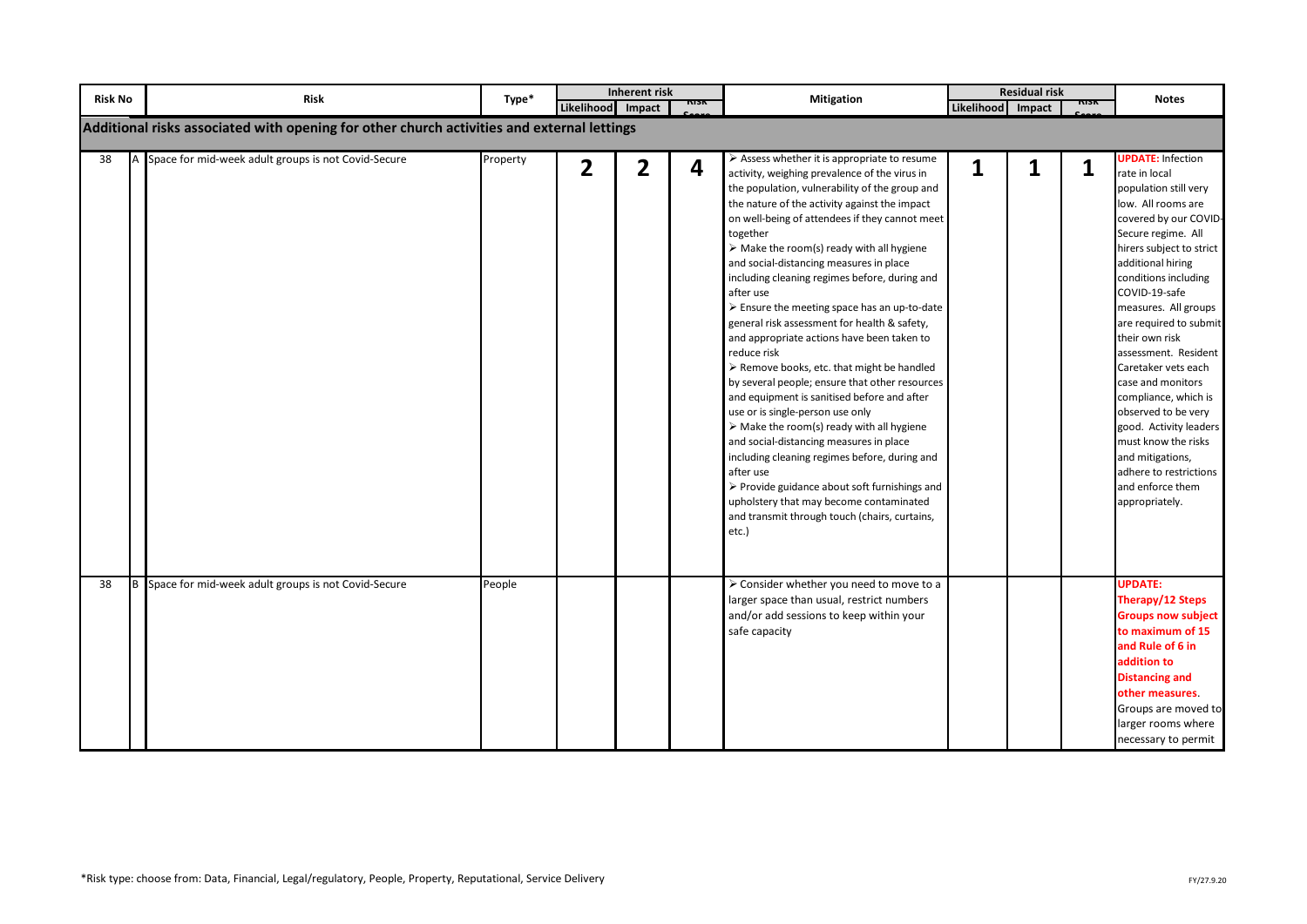| <b>Risk No</b>       | <b>Risk</b>                                                             | Type*     |                   | <b>Inherent risk</b> |     | <b>Mitigation</b>                                                                                                                                                                                                                                                                                                                                                                                                                                                                                                                                                                                                                                                                                                                                                                                                                                                                                                                  |                   | <b>Residual risk</b> | msn | <b>Notes</b>                                                                                                                                                                                                                                                 |
|----------------------|-------------------------------------------------------------------------|-----------|-------------------|----------------------|-----|------------------------------------------------------------------------------------------------------------------------------------------------------------------------------------------------------------------------------------------------------------------------------------------------------------------------------------------------------------------------------------------------------------------------------------------------------------------------------------------------------------------------------------------------------------------------------------------------------------------------------------------------------------------------------------------------------------------------------------------------------------------------------------------------------------------------------------------------------------------------------------------------------------------------------------|-------------------|----------------------|-----|--------------------------------------------------------------------------------------------------------------------------------------------------------------------------------------------------------------------------------------------------------------|
|                      |                                                                         |           | Likelihood Impact |                      | NNN |                                                                                                                                                                                                                                                                                                                                                                                                                                                                                                                                                                                                                                                                                                                                                                                                                                                                                                                                    | Likelihood Impact |                      |     |                                                                                                                                                                                                                                                              |
| 39<br>$\overline{A}$ | Space for mid-week children's groups is not Covid-secure                | Property  |                   |                      |     | In addition to the mitigations for adult groups,<br>consider the following:<br>$\triangleright$ Assess how many children and leaders can<br>safely meet in the room(s) and plan activities<br>appropriately<br>$\triangleright$ Provide, where appropriate, places where<br>prams and pushchairs can safely be left<br>without causing obstruction or requiring<br>anyone other than the owner to move them<br>$\triangleright$ Provide clear signage for entry and exit<br>points, reminders about distancing and hand<br>hygiene and remind parents/carers (where<br>appropriate) to be responsible for the<br>supervision of their children<br>$\triangleright$ Ensure that food and drink is not shared<br>$\triangleright$ Consider the use of outdoor space, where<br>regulations permit, for more active games,<br>prayer activities, etc., ensuring that cleaning,<br>hygiene and distancing measures are still<br>applied |                   |                      |     | No mid-week<br>children's groups<br>meeting until further<br>notice (Cubs,<br>Beavers not before<br>late October at the<br>earliest). Rooms are<br>COVID secure. Cubs<br>and Beavers had<br>rigorous Scout<br><b>Association Risk</b><br>Assessment process. |
| 39<br>B              | Space for mid-week children's groups is not Covid-secure                | People    |                   |                      |     | > Consider whether you need to move to a<br>larger space than usual, restrict numbers<br>and/or add sessions to keep within your<br>safe capacity                                                                                                                                                                                                                                                                                                                                                                                                                                                                                                                                                                                                                                                                                                                                                                                  |                   |                      |     | Capacity that lets the<br>group maintain<br>current social<br>distancing standards<br>must not be<br>exceeded                                                                                                                                                |
| 39                   | C Space for mid-week children's groups is not Covid-secure              | Legal/reg |                   |                      |     | $\triangleright$ Ensure that all group leaders and other<br>arrangements for the group are operating<br>to Good Practice 5 standards (or the<br>appropriate denominational safeguarding<br>policy in place for LEPs.)                                                                                                                                                                                                                                                                                                                                                                                                                                                                                                                                                                                                                                                                                                              |                   |                      |     | See above.                                                                                                                                                                                                                                                   |
| 40                   | Pressure to resume external lettings so that income can be<br>generated | Property  |                   |                      |     | $\triangleright$ Ensure that all Covid-Secure measures<br>are in place                                                                                                                                                                                                                                                                                                                                                                                                                                                                                                                                                                                                                                                                                                                                                                                                                                                             |                   |                      |     | This first step is<br>essential before<br>considering re-<br>opening to external<br>groups. NOTE the<br>church's financial<br>reserves are<br>adequate to rule out<br>financial pressures<br>being the chief<br>reason for resuming<br>lettings.             |